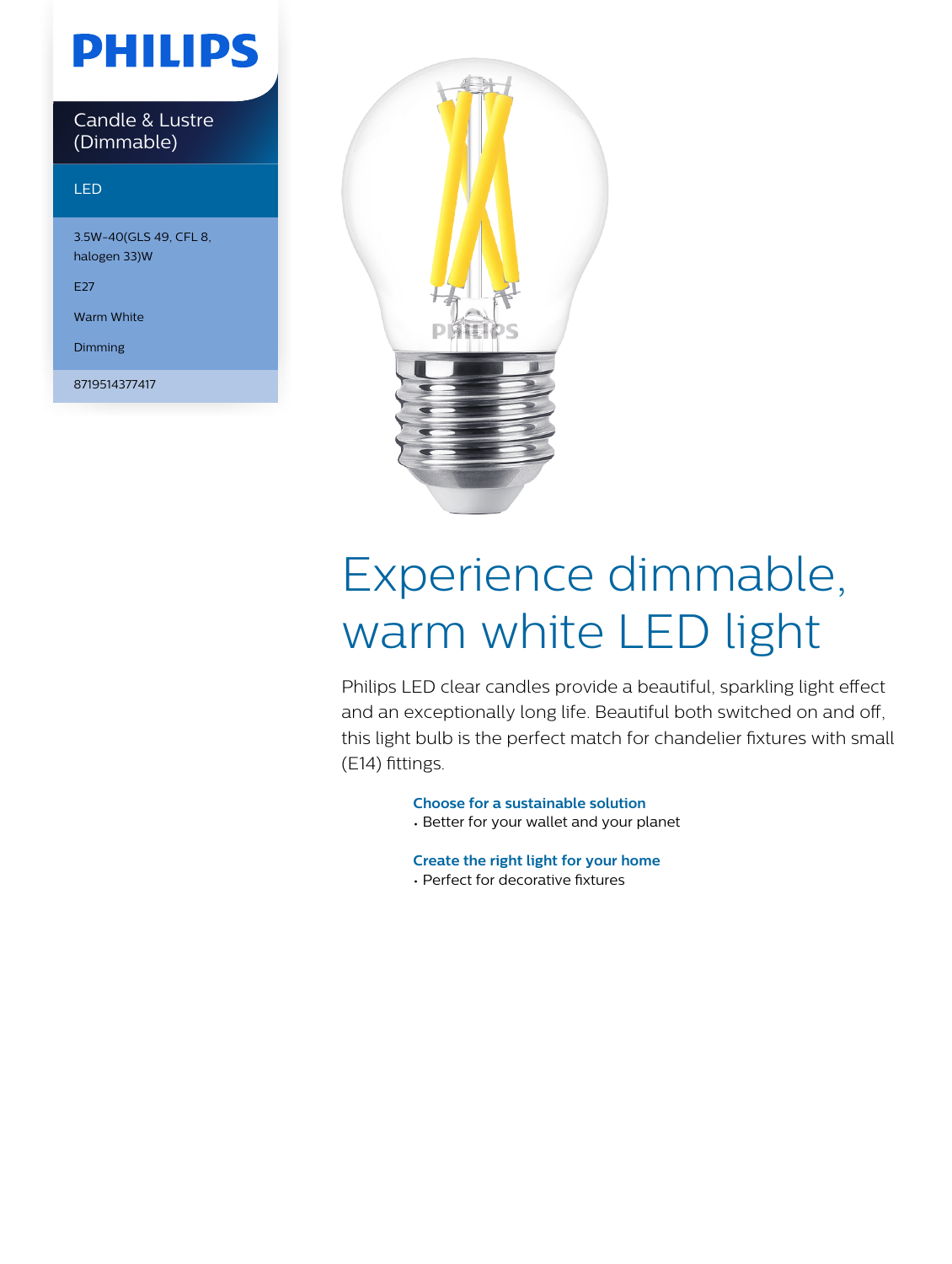### 8719514377417

### **Highlights**

#### **Saving up to 90% energy**

LED technology saves up to 90% energy compared to your standard bulb. It therefore pays for itself and saves you money year after year. It also helps protect the environment.



**Perfect for decorative fixture** Contemporary lighting in Philips LED lustres for use in decorative fixtures such as chandeliers, ceiling fans, vanity strips, and post lights.